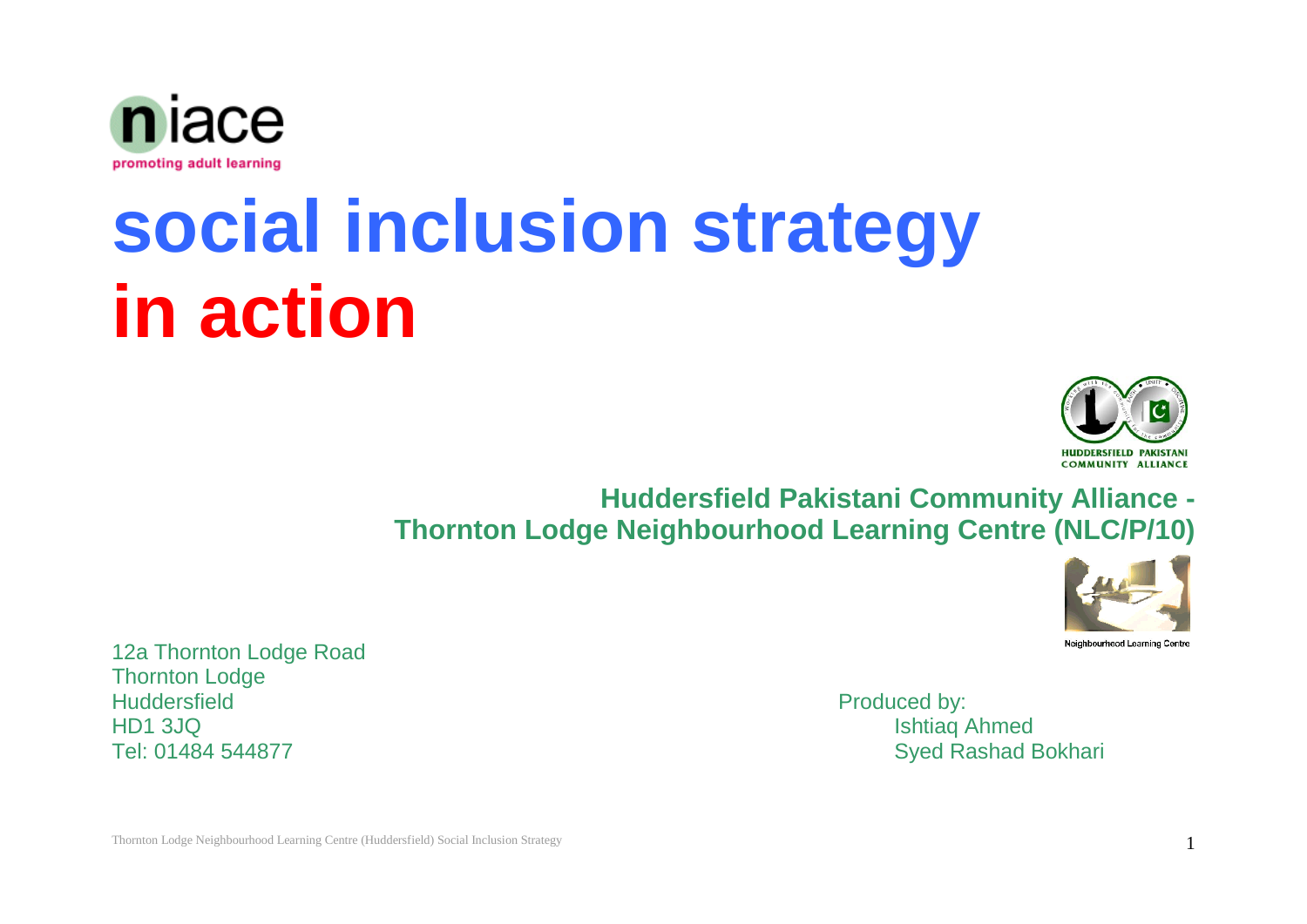## **Acknowledgements**

We would formally thank the following persons and organisations for their support:

| Shahida Awan (Chairperson)                                 | <b>Huddersfield Pakistani Community Alliance</b> |
|------------------------------------------------------------|--------------------------------------------------|
| Aleem Ahmed (Chairperson)                                  | <b>NLC Management Committee</b>                  |
| Dr. Nasim Hasnie OBE                                       | Senior Lecturer - Huddersfield Technical College |
| Dennis Carrington                                          | Department for Education and Skills              |
| Sheena Whittingham<br><b>Peter Crosbie</b><br>Kate Fleming | <b>KMC Community Education and Regeneration</b>  |
| Roger O'Doherty                                            | <b>Voluntary Action Kirklees</b>                 |
| Mumtaz Ali                                                 | <b>ICT Manager Thornton Lodge ICT Centre</b>     |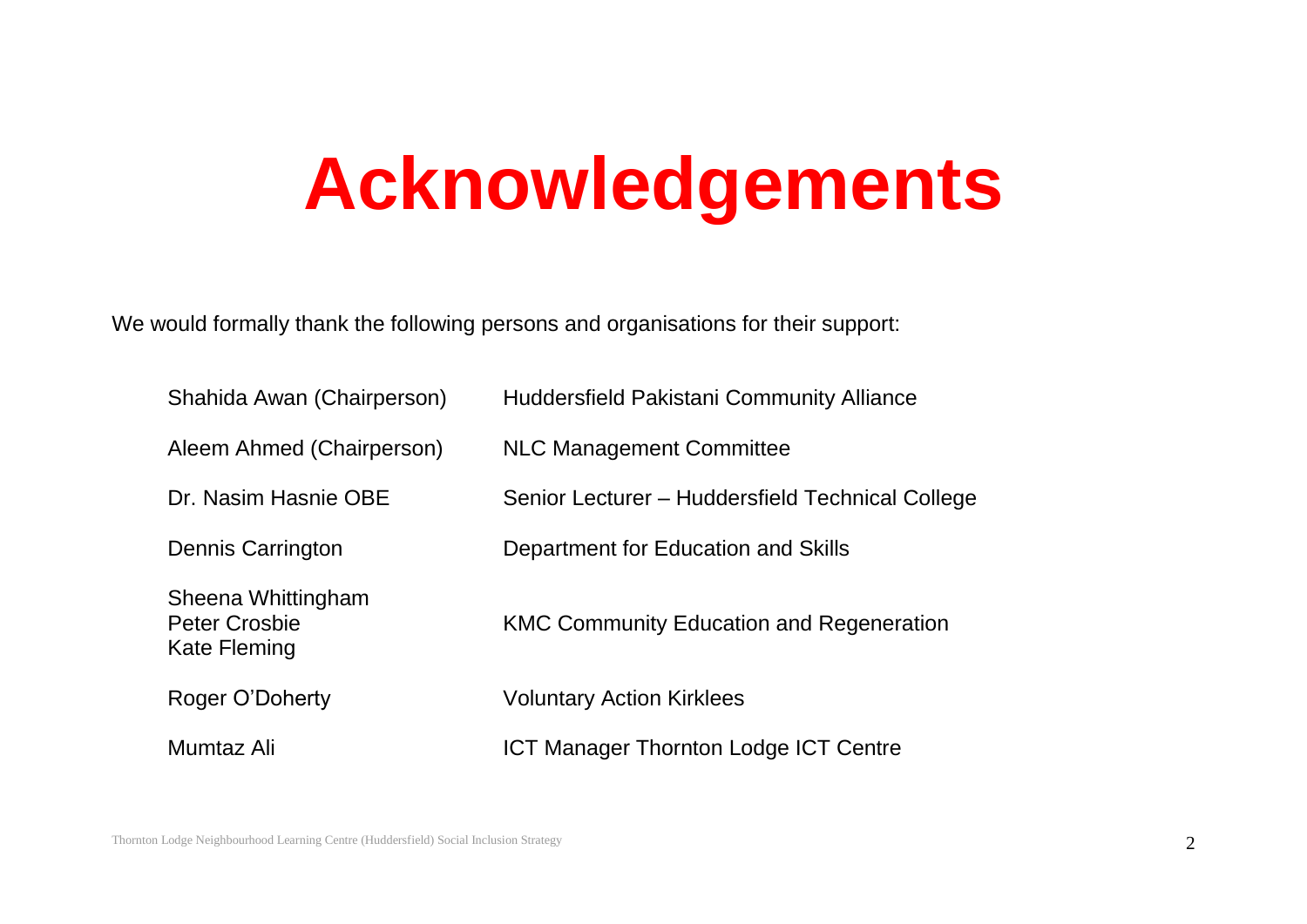## **Social Inclusion Strategy**

## **Aims:**

To establish a community based learning provision in the Thornton Lodge area of Huddersfield with the following key characteristics:

- **Easy access to learning opportunities**
- Easy access to information, advice and guidance to learning opportunities
- **Flexible learning programs**
- **Family orientated learning**
- **Bilingual approach to learning**
- To encourage and enable involvement of local residents in the development and management of the provision, i.e., encourage local ownership.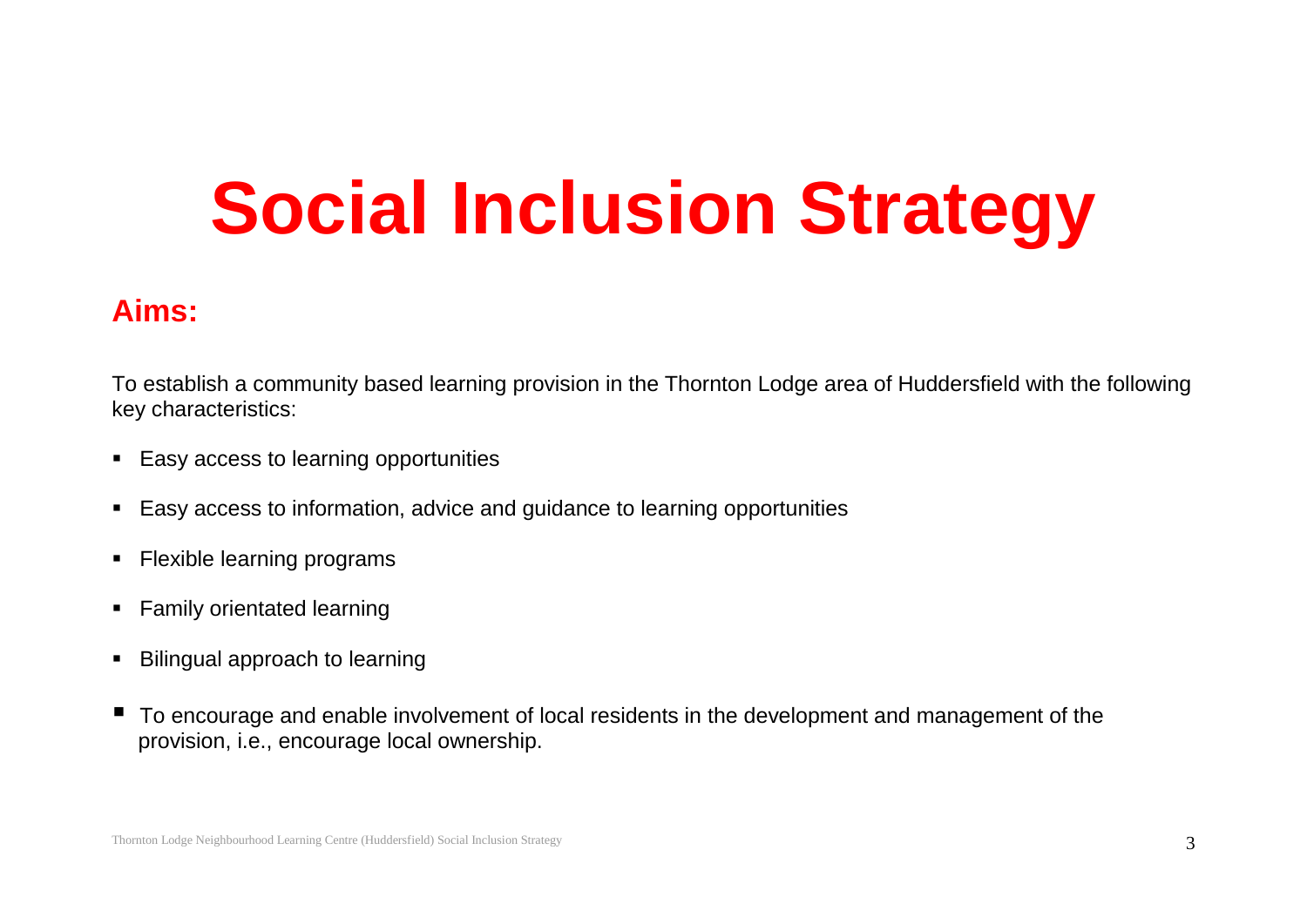| Aim                                                                             | Activities                                                                                                                                                                                                                                                                                                                                                                                                                                                                                                                                                                                                                                                                                                                                                                                                                                                                                                                                                                                                                      |
|---------------------------------------------------------------------------------|---------------------------------------------------------------------------------------------------------------------------------------------------------------------------------------------------------------------------------------------------------------------------------------------------------------------------------------------------------------------------------------------------------------------------------------------------------------------------------------------------------------------------------------------------------------------------------------------------------------------------------------------------------------------------------------------------------------------------------------------------------------------------------------------------------------------------------------------------------------------------------------------------------------------------------------------------------------------------------------------------------------------------------|
| <b>Easy access to learning</b><br>opportunities                                 | A Local base at the heart of the community, within walking distance of the target community.<br>$\blacksquare$<br>Visually prominent shop front with bilingual signposting.<br>Drop-in provision for people to receive information about learning opportunities, facilities within<br>the centre without entering into commitment.<br>Bilingual staff with the ability to communicate freely with the target group.<br>п<br>A general advice provision/surgeries to cater for community needs and entice them into the centre.<br>Newspapers of different languages to bring people in and also to promote learning.<br>Culturally sensitive and safe environment, for example: women 'only' provision on a selected day.<br>Actively enforcing of anti-harassment and anti-intimidation policies, and ensuring that the trained<br>staff and volunteers are available to supervise activities and attend to any concerns.<br>One to one advice and support to learners and volunteers on learning and progression issues.<br>п |
| Easy access to information, advice<br>and guidance to learning<br>opportunities | Surgeries by providers on learning opportunities and progression routes, for example: Careers<br>Service, GAIN, Job Placement Link, Surestart, Homestart, Cloverleaf, Fire Service, Black<br>Governors Network, Young Peoples Services, etc.<br>Open days and information sessions.<br>Multilingual written promotion material delivered through local shops, mosques, and door-to-<br>door.<br>Organised a large-scale community festival bringing all sections of the community together. Over<br>2000 people, mainly women and children took part in this one-day event. A number of service<br>providers were present with information stalls<br>A website has been developed for the Huddersfield Pakistan Community Alliance which not only<br>provides information on PCA but also the activities of NLC and encourages people to give<br>feedback and suggestions                                                                                                                                                       |
| <b>Flexible learning programs</b>                                               | Classes timetabled throughout the day and evenings, scheduled to meet the needs of the target                                                                                                                                                                                                                                                                                                                                                                                                                                                                                                                                                                                                                                                                                                                                                                                                                                                                                                                                   |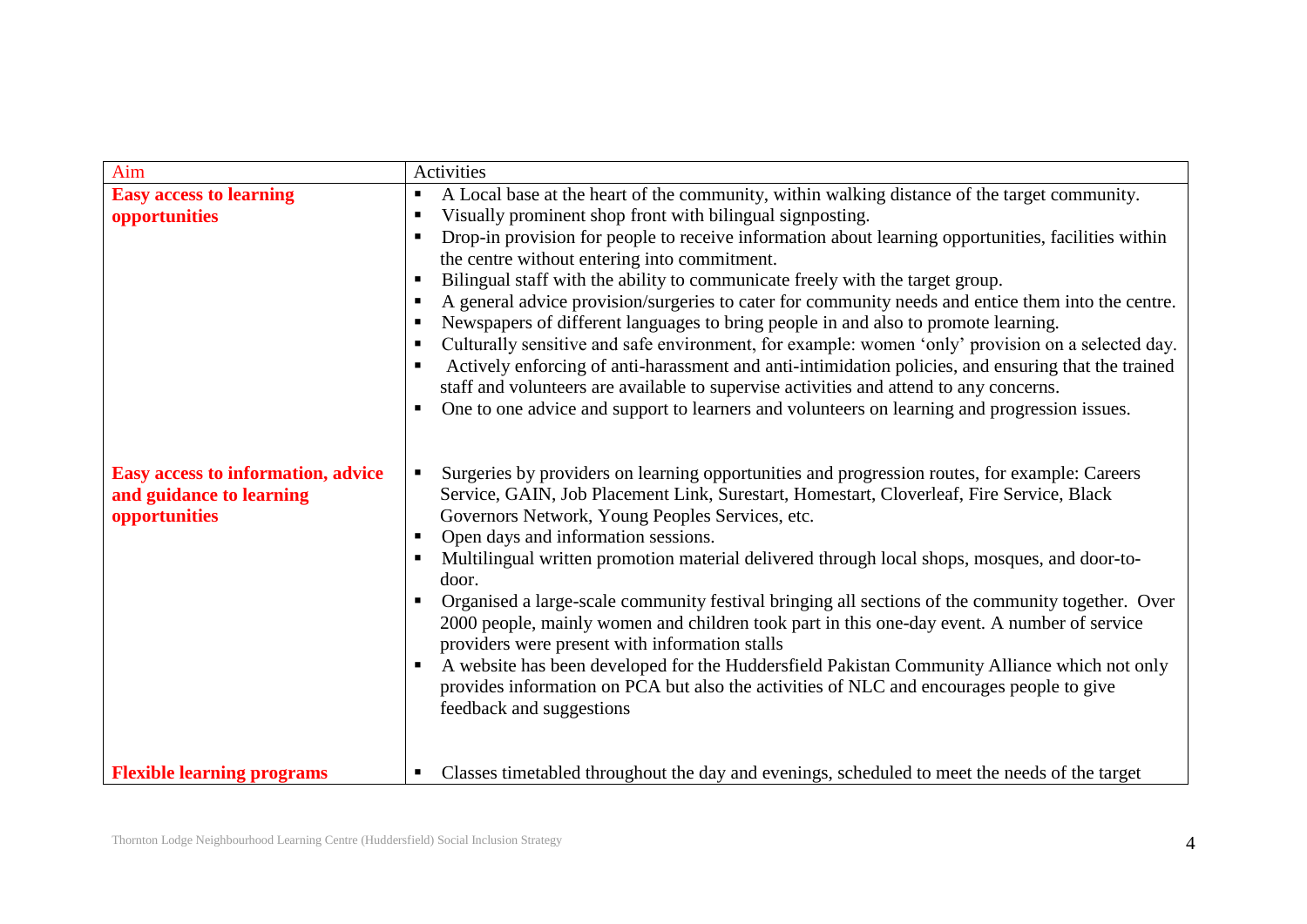|                                   | ٠ | groups.<br>The learning programs reflect the expressed interest of the local residents. We operate a system<br>for logging the interest of potential learners. Some of these are enrolled onto learning programs<br>through NLC and others are referred to appropriate agencies.<br>We have introduced an ICT based learning facilities with the help of UK Online initiative. For the<br>ICT based learning we provide structured learning programmes for groups of learners as wells as<br>encouraging individuals to try their hands on using computer technology. People are now using<br>our facilities for reading news, E-mailing and chatting with family and relatives abroad, accessing<br>the Internet for information and general recreation. This helps to breakdown barriers and takes<br>away the fear element of using technology.<br>NLC works in partnership with a number of providers to maximise learning opportunities<br>throughout the target area at different locations, e.g. Islamia Girls College, Thornton Lodge<br>Community Centre, Voluntary Action Kirklees, etc.<br>Taster course targeted specifically at women and elderly to entice them into learning, e.g., Beauty<br>Tips and Driving Theory courses.<br>Women only provision on a selected day to cater for cultural sensitivity.<br>Promote learning through volunteering. A number of NLC volunteers have progressed into paid<br>jobs within their chosen areas of interest and others have progressed as volunteers on other<br>projects more suited to their interests.<br>NLC offers volunteers opportunities to pursue their careers, e.g. individuals studying C&G 730/7<br>teach or facilitate on selected programs on a voluntary basis to gain experience.<br>New Arrivals – we have significant number of people coming into area for settlement, frequently<br>the new arrivals are coming with considerable education, and with the lack of advice and guidance<br>their talent goes to waste. The NLC has provided many of these individuals with voluntary<br>opportunities and access to advice and guidance to further their careers by building on their<br>education. |
|-----------------------------------|---|------------------------------------------------------------------------------------------------------------------------------------------------------------------------------------------------------------------------------------------------------------------------------------------------------------------------------------------------------------------------------------------------------------------------------------------------------------------------------------------------------------------------------------------------------------------------------------------------------------------------------------------------------------------------------------------------------------------------------------------------------------------------------------------------------------------------------------------------------------------------------------------------------------------------------------------------------------------------------------------------------------------------------------------------------------------------------------------------------------------------------------------------------------------------------------------------------------------------------------------------------------------------------------------------------------------------------------------------------------------------------------------------------------------------------------------------------------------------------------------------------------------------------------------------------------------------------------------------------------------------------------------------------------------------------------------------------------------------------------------------------------------------------------------------------------------------------------------------------------------------------------------------------------------------------------------------------------------------------------------------------------------------------------------------------------------------------------------------------------------------------------------------------------------------------------|
| <b>Family orientated learning</b> | п | Through NLC our focus is very much on family learning. Therefore our learning provision is<br>widely based, diverse and flexible, targeting children, parents and grandparents, etc. For example,                                                                                                                                                                                                                                                                                                                                                                                                                                                                                                                                                                                                                                                                                                                                                                                                                                                                                                                                                                                                                                                                                                                                                                                                                                                                                                                                                                                                                                                                                                                                                                                                                                                                                                                                                                                                                                                                                                                                                                                  |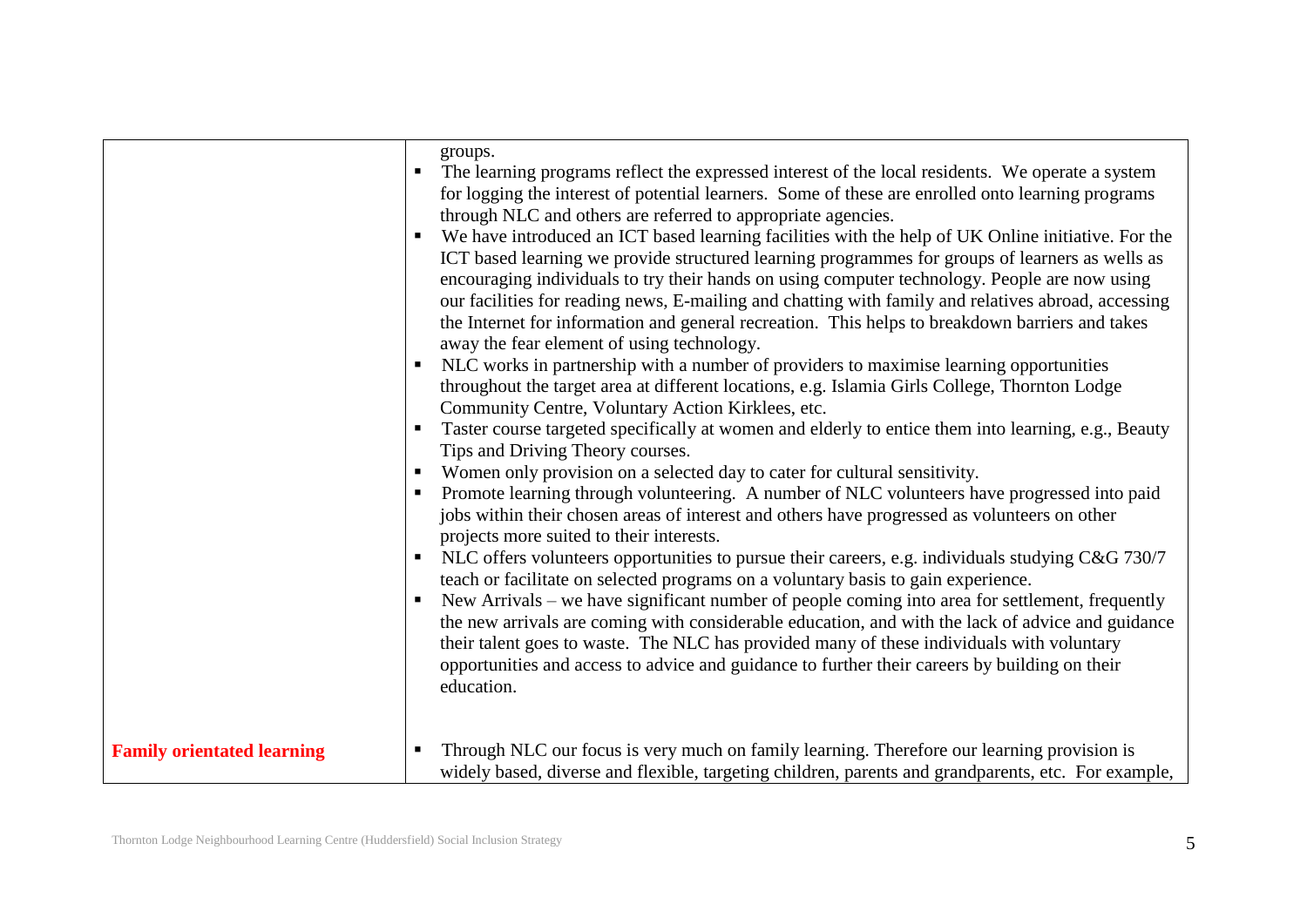|                                                                                                                                                         | by making parents familiar with ICT they are able to appreciate and make sense of IT and its<br>relevance to their children's education. Equally parents who acquire the taste of learning are able<br>appreciate the benefits of good education and hence are able to play a more supporting role to<br>education of their children, both at personal and school level.<br>Throughout the summer of 2002 we ran a family learning program with multiple learning<br>$\blacksquare$<br>activities, this was a successful project and we are committed to running it again next summer<br>during the school break.                                                                                                                                                                                                                                                                                                                                                                                                                             |
|---------------------------------------------------------------------------------------------------------------------------------------------------------|-----------------------------------------------------------------------------------------------------------------------------------------------------------------------------------------------------------------------------------------------------------------------------------------------------------------------------------------------------------------------------------------------------------------------------------------------------------------------------------------------------------------------------------------------------------------------------------------------------------------------------------------------------------------------------------------------------------------------------------------------------------------------------------------------------------------------------------------------------------------------------------------------------------------------------------------------------------------------------------------------------------------------------------------------|
| <b>Bilingual approach to learning</b>                                                                                                                   | We have significant proportion of learners whose first language is not English; therefore, this need<br>п<br>has been built into all our learning programs. In many cases people who start their learning<br>activities in their own mother tongue after gaining confidence and interest they go on to learning in<br>English, thereby acquiring English which helps to open up a wealth of other opportunities. To aid<br>this an Urdu language package is install on all computers. Learning is about developing<br>confidence, interest and habit.                                                                                                                                                                                                                                                                                                                                                                                                                                                                                         |
| To encourage and enable<br>involvement of local residents in<br>the development and management<br>of the provision, i.e., encourage<br>local ownership. | Community consultation – visiting local businesses, organisations and key figures in the locality<br>Made the local community aware of the project through promotional material, open days, and<br>information sessions.<br>NLC operates an open door policy, inviting anyone to see what the project is about and how it<br>operates.<br>Established a steering group comprising of representatives of local residents, businesses and<br>$\blacksquare$<br>organisations. Plans are in progress to constitute the steering group into an independently<br>constituted organisation so that the management will be transferred to the local community.<br>All our activities are transparent and open to community input.<br>$\blacksquare$<br>Regular feedback from local residents, learners, volunteers, and partner agencies.<br>We built on the research that was carried out in the learning needs of the local community.<br><b>Steering Committee Members</b><br>Aleem Ahmed - PCA representative and Local Accountant (Chairperson) |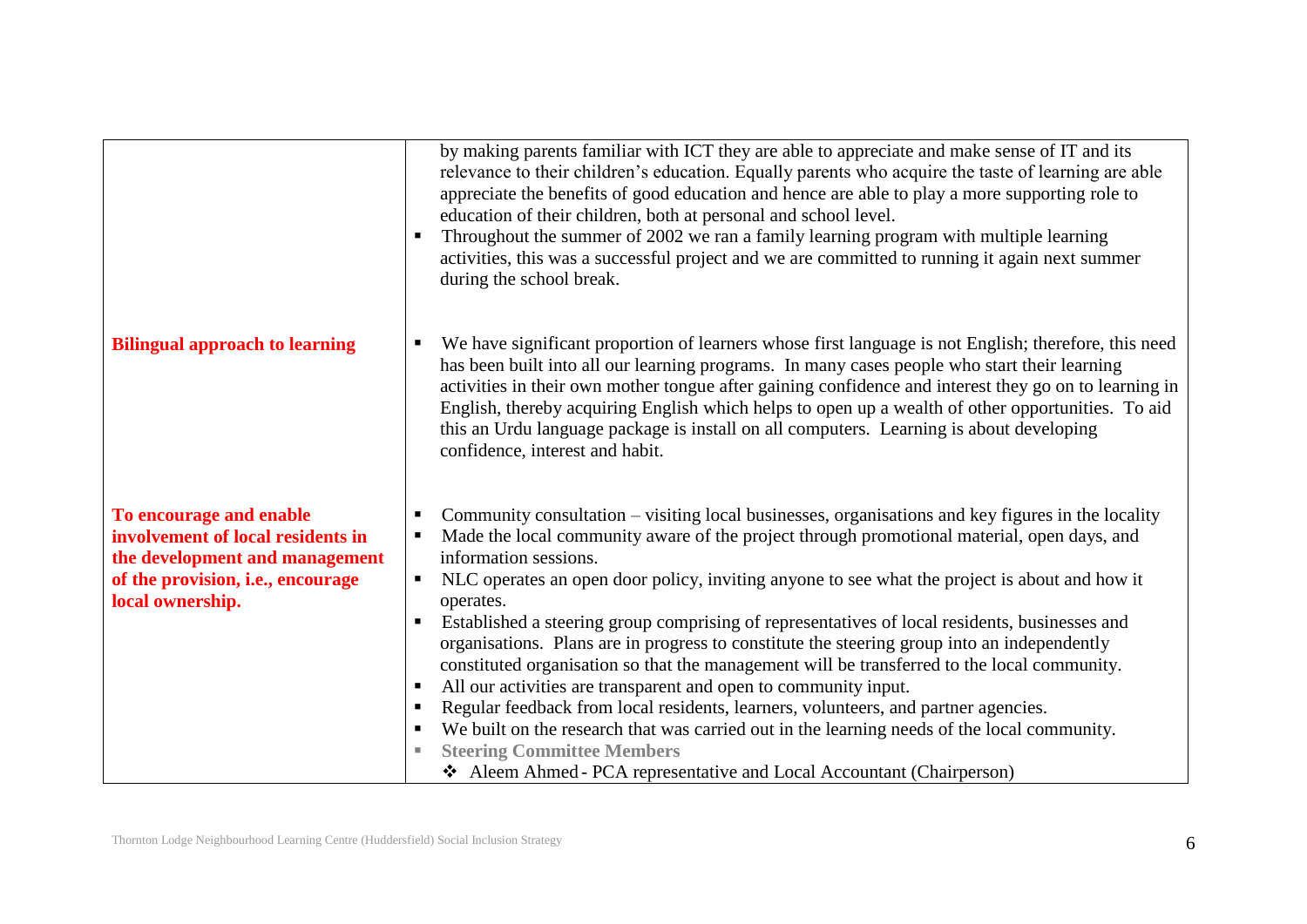|                  | Sabir Hussain - Representative of Madni Mosque                                                         |  |
|------------------|--------------------------------------------------------------------------------------------------------|--|
|                  | Hafeez-ur-Rehman - Local Resident<br>$\mathbf{A}$                                                      |  |
|                  | Shahzad Hussain - Local community activist                                                             |  |
|                  | Mahboob Alam - Local Business man and Tutor's Rep<br>❖                                                 |  |
|                  | Munawer Bakhs - Local resident<br>∙∑∙                                                                  |  |
|                  | Ihsan MeerIslamia - Girls College<br>❖                                                                 |  |
|                  | M.T.Haq - Local Solicitor                                                                              |  |
|                  | Michael Spencer - Local resident and Learners Rep.<br>❖                                                |  |
|                  | Sebastian Francisque - Local resident                                                                  |  |
|                  | Shagufta Kauser - PCA and local resident                                                               |  |
|                  | Nadeem Riaz - Local resident                                                                           |  |
|                  | Molana Imran - Local Imam                                                                              |  |
|                  | Zafar Khan - Local businessmen                                                                         |  |
|                  | Ranjit Kaur - Local resident                                                                           |  |
|                  | ❖ M Q Khan (Career Advisor) - Local resident                                                           |  |
|                  | Mohammed Sarwar - Local Councillor (advisory capacity)<br>$\mathbf{A}$                                 |  |
|                  |                                                                                                        |  |
|                  |                                                                                                        |  |
| <b>Barriers:</b> | Thornton Lodge is an inner area of Huddersfield in the metropolitan Council of Kirklees. This is a     |  |
|                  | multiracial area with high concentration of the South Asian community particularly people of Pakistani |  |
|                  | origin. The local community displays all the symptoms of poverty and social exclusion, for example,    |  |
|                  |                                                                                                        |  |
|                  | High incident of unemployment,                                                                         |  |
|                  | Educational underachievement,                                                                          |  |
|                  | Drug abuse amongst the young people,                                                                   |  |
|                  | Lack of advice provision,<br>ш                                                                         |  |
|                  | Poor health in terms of diabetes and coronary related illnesses.<br>ш                                  |  |
|                  |                                                                                                        |  |
|                  | The community feels abandoned, apathetic and least motivated in terms of self-help or involvement in   |  |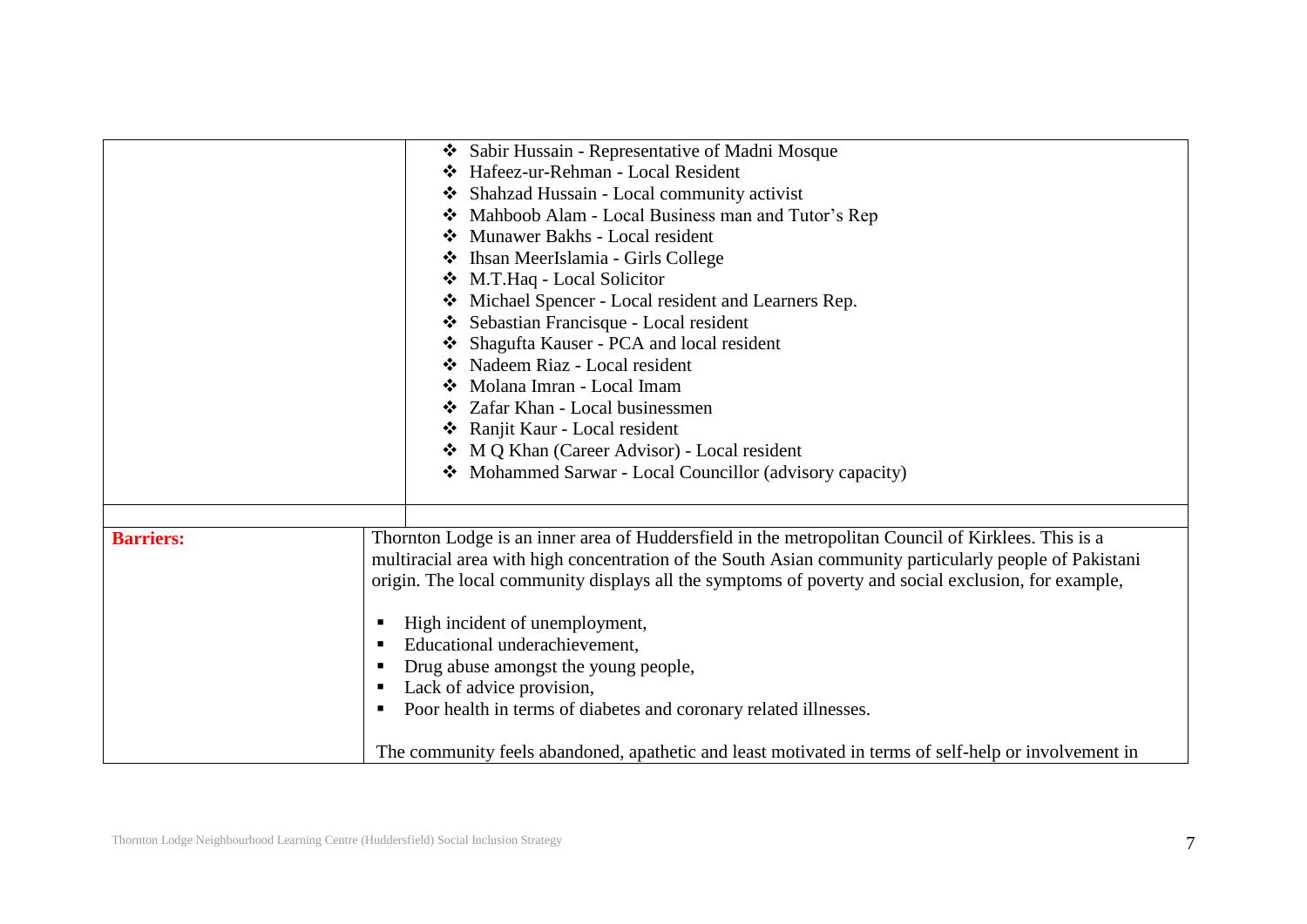|                                       | terms of accessing opportunities and resources. This situation is further compounded the absence of<br>community development and community- based infrastructure. It is in this context that the work of the<br>Neighbourhood Learning Centre was located and subsequently developed over the last 12 months.                                                                                                                                              |
|---------------------------------------|------------------------------------------------------------------------------------------------------------------------------------------------------------------------------------------------------------------------------------------------------------------------------------------------------------------------------------------------------------------------------------------------------------------------------------------------------------|
| <b>Specific barriers to learning:</b> | Lack of information and guidance about learning opportunities. (This point is more important<br>considering that for a significant percentage our learners English is not their first language)<br>The education provision is remote, inflexible and culturally insensitive. The research report highlighted<br>transport, timetabling of courses, learning bureaucracy, family commitments, and formality of learning<br>as being key barriers to access. |
|                                       | Some providers are impatient and require results instantly, without making any allowances for new a<br>project in a socially and culturally difficult setting. More than often these organisations start from a<br>negative premises and have a lack of confidence in small projects such as ours. This is partially due to<br>lack of understanding of the neighbourhood learning as a concept and see it as a threat to their interests.                 |
|                                       | In a multicultural setting, multilingual approaches should be adopted for education; for example, it<br>should be possible for first and second-generation settlers to access learning in the languages they feel<br>most comfortable.<br>The learning needs to built on and take account of life experiences of learners.                                                                                                                                 |
|                                       | The learning provision needs to be more family focused, enabling different generations and age groups<br>to take part in a flexible and inclusive learning environment.                                                                                                                                                                                                                                                                                    |
| <b>Sustainability:</b>                | The above barriers were identified through a major research into the learning needs of the local community<br>that preceded the commencement in October 2001, and were further confirmed by the feedback we have<br>received from our consultation with local residents, as well as partner agencies and learners.                                                                                                                                         |
|                                       | NIACE funding for the pilot has come to an end on $30th$ September 2002. There is a possibility that we will<br>receive further funding for the next three months through KMC Community Education and Regeneration<br>section, and the local Community Chest Fund. This short-term funding is intended to enable us to explore                                                                                                                             |